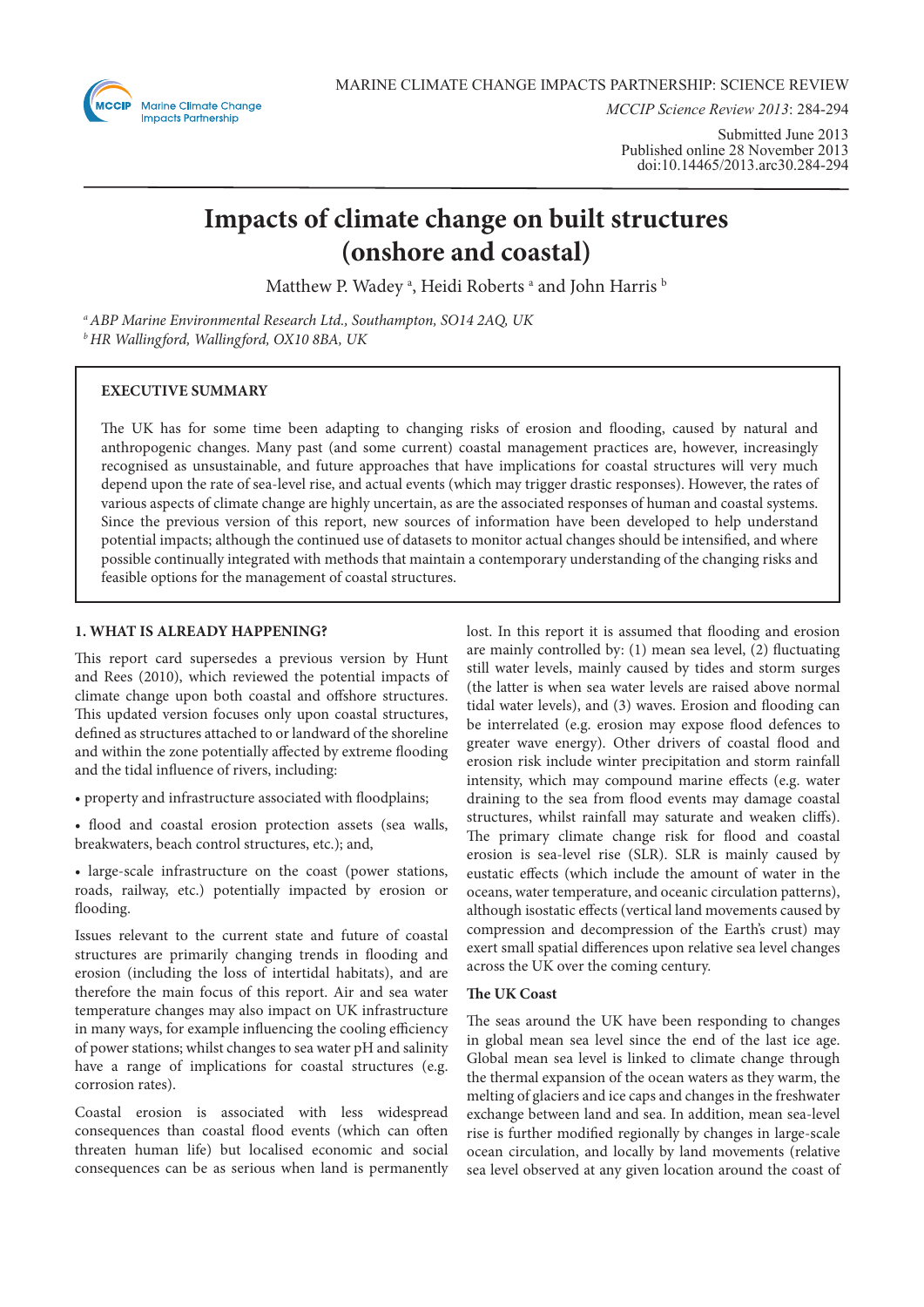the UK has been influenced by unloading of ice sheets since the last glaciation approximately 18,000 years ago). Sealevel rise has been slightly faster since the early 1990s than previous decades (Cazenave and Llovel, 2010), with global sea levels rising by 3.3 mm per year  $(\pm 0.4 \text{ mm})$  between 1993 and 2007; approximately 30% was due to ocean thermal expansion due to ocean warming and 55% due to melting of land ice (Defra, 2012). The current approximate lengths of coastline of the UK (defined by the mean high water mark in Ordnance Survey maps, (e.g. OS, 2008) are:

• England: 10,000km (inclusive of the Isle of Wight, Lundy and the Scilly Isles);

• Wales: 3000km (inclusive of the islands of Anglesy, and Holyhead),

• Scotland: More than 18,000 km if including the islands of Arran, Islay and Jura, Shetland and Orkney, and the Western Isles); and,

• Northern Ireland: 650km.

Since at least Roman times the British coast has been heavily modified by flood and coastal defences to protect human activities, and land has been claimed for agricultural, industrial, port and residential development. Defences are present on approximately 44% of the English and Welsh coastline, and between 5-6% of the Scottish and Northern Irish coastlines. Various estimates indicate that more than 2,500km of these defences comprise structures, of which approximately half this length is primarily for protection against erosion, the remainder for protection against coastal flooding. 26km of Northern Ireland's 650km of coastline has hard engineering features designed to prevent erosion (Arkell *et al*., 2007). Coastlines which offer more natural resistance to destructive coastal processes (e.g. rocky cliffs and platforms, and gravel shores) are mostly situated in Scotland, Wales, and south-west England. Softer coastal types, such as sand dunes and beaches, sand and mud flats, and saltmarshes are more prominent on the eastern and southern coasts; whilst gravel barrier beaches are widespread around the UK, and can serve as flood defences.

The UK coast is mostly meso-tidal (2 to 4m range between high and low tide) and macro-tidal (>4m), with the highest tidal ranges experienced along the west coast. The mean spring tidal range on the Severn Estuary is about 12 m, which is the one of the largest in the world; hence the relative timing of storm surges and high tide can be crucial to the occurrence of flooding. The tidal range around the majority of Scotland's coastline is between 3-4 m. In some areas, however (for example the Solway Firth), the tidal range may exceed 6 m. Superimposed upon tides, storm surges can cause flooding and/or rapid erosion events. Surges tend to be largest on the east coast where the propagation path of lowpressure weather systems and the bathymetry of the North Sea allow surges elevations of greater than 3m. Surges of 1-2m frequently occur on the west coast, whilst surges rarely exceed 1m on the south coast. On all coasts, surges may be enhanced by coastal orientation and local bathymetry. Waves are the main source of energy in the coastal zone, and oceanic swell waves (characterised by large periods and wavelengths)

in particular cause greater overtopping, flooding and damage to coastal defences. All UK open coasts are subject to a significant storm-wave climate, with oceanic swell capable of impacting the western coasts and areas of the south coast. Direct measurements of wave heights in UK waters (1960s to present) together with inferences drawn from pressure and tide gauge data, (1880 to present) have indicated substantial variability in wave height, depending on season and location.

In the UK, many existing hard structures (seawalls and drainage systems) were built more than a century ago and it is increasingly recognised that many of these are unsustainable, with costs of protection exceeding benefit/costs of the assets being protected. The unsustainability of hard structures is exemplified by 'coastal squeeze', where a beach or intertidal area is trapped between a fixed landward boundary, such as a sea wall, and cannot respond naturally to changing water level or wave conditions, and therefore becomes narrower or submerged. The decline in the natural protection offered, and loss of habitat has resulted in policy and practice shifting towards more adaptive measures that utilise natural coastal processes. For example, beaches and dunes attenuate wave affects prior to contact with structural defences (or act as a line of defence in their own right) whilst offshore barriers, breakwaters, reefs, saltmarshes and mudflats are known to dissipate wave energy, with implications for coastal flooding and erosion.

#### **Understanding risk**

To approximate how often an extreme water level or wave event may be expected to occur, 'return periods' are often generated using probabilistic calculations applied to observations (or model simulations) that span a number of years. Return periods estimate the probability that a given water level or wave height, or the joint probablity of both, will occur in any one year. For example an extreme event defined as having a 1 in every 200 year return period may be considered as having a 0.05% chance of occurring in any given year (it is possible that extremes may actually occur more closely together in time than expected, due to the variability inherent in climate driven processes). With risk defined here as the product of probability and consequences of flooding or erosion; knowing the return periods of water levels and waves is vital for assessing threats to coastal communities, and for indicating costs of protection. For example an uncertainty of 1 m in setting defence crest levels might cost £1500–2000 per metre length (e.g. Allsop *et al*., 2005). In the UK, return period analysis is often used in conjunction with indicative targets set for flood protection. For example the Environment Agency aims to manage urban coastal defences in England and Wales so that they can protect against a 1 in 200 year storm event (a 1 in 100 year standard is used for river flood defences, reflecting the greater consequences associated with large coastal flood events). Lower indicative standards are generally accepted for rural areas and higher targets for important infrastructure (e.g. nuclear power stations). In terms of regional coastal defence characteristics in the UK, the largest structures are usually seen on the east coast to protect large low-lying floodplains against extreme North Sea storm surges.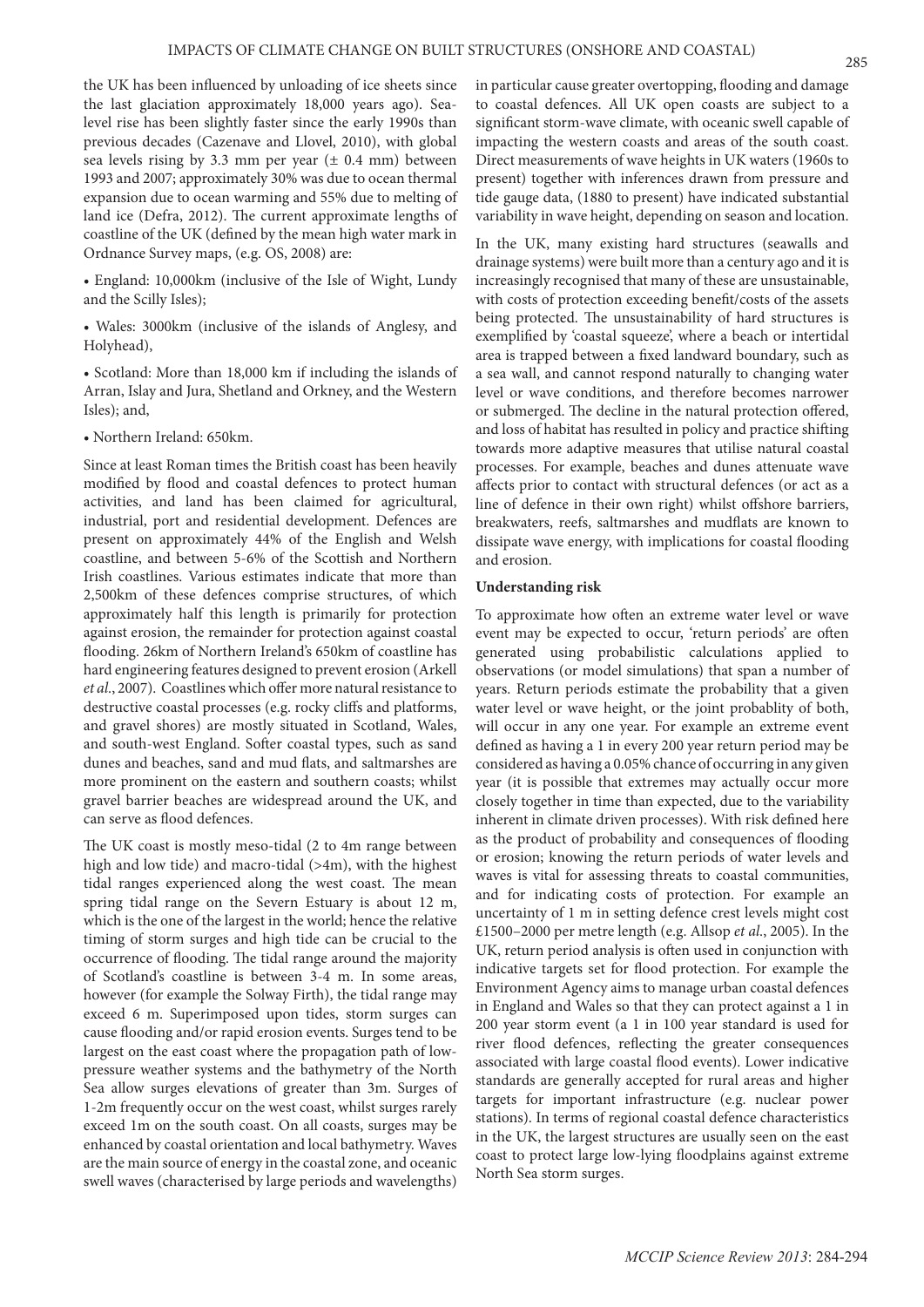## **Coastal Flooding**

Flooding can arise from 'functional' failures when wave and water level conditions exceed those for which the defence was designed, or structural failure where some element or components of the defence do not perform as intended. Functional failures arise from society's need to compromise between the cost of the defence and the consequences of a flood, and can feature waves overtopping or still water levels overflowing defences. These may progress to structural failures known as breaching, where the crest of the defence is lowered or an aperture forms. Once other processes (such as overtopping) become replaced by significant breaching; the volume of water that passes onto the floodplain can increase by several orders of magnitude, and this can be dangerous to floodplain inhabitants. Most sea defences are designed to accommodate a tolerable amount of overtopping during storms, although wave overtopping at seawalls has been known to disrupt transport infrastructure, and cause structural damage to roads and railway track. The causes of structural defence failure in the UK can be due to direct damage caused by water levels and waves, or may be exacerbated by weaknesses such as toe scour, geotechnical loads, and local irregularities. Currently, coastal and flood defences in England and Wales are routinely inspected and maintained to reduce the risk of breaching, although localised flooding quite frequently occurs due to overtopping.

# **Coastal Erosion**

There are three principal types of coastal erosion which affect risk to coastal structures, as described below.

*Cliff erosion*: cliffs can erode due to hydraulic action of waves and water levels, coupled with sub-aerial processes such as high pore pressure within the cliff itself (e.g. caused by heavy rainfall).

*Beach morphology*: beaches are themselves effective coastal protection structures, and are often in place to protect against flooding and erosion of cliffs or bedrock. They can also be valuable tourist attractions.

*Habitat loss*: historical evidence (e.g. maps and aerial photos) has extensively indicated that areas of the UK are undergoing progressive loss of intertidal habitat (e.g. Gardiner *et al*., 2008). This is often directly caused by land claim, although many existing natural intertidal saltmarshes and mudflats are retreating, due to shifting positions of offshore banks and channels, reductions in alongshore sediment supply and changes in the wind–wave climate.

#### **New information sources**

Since the previous version of this report, a number of key datasets and sources of information have been developed:

• *National guidance on extreme water levels and waves*: return period waves and water levels are available for around the UK coast (McMillan *et al.*, 2011a,b).

• *Climate Change Risk Assessment (CCRA)*: this study has quantified the possible impacts of climate change, published by the Government on 25 January 2012 and is the first assessment of its kind for the UK and the first in a 5 year cycle. The CCRA reviewed the evidence for over 700 potential impacts of climate change in a UK context. Detailed analysis was undertaken for over 100 of these impacts across 11 key sectors, on the basis of their likelihood, the scale of their potential consequences and the urgency with which action may be needed to address them (Defra, 2012).

• *Shoreline Management Plans (SMPs)*: SMPs provide largescale assessments of coastal processes over the coming century for the coastline in England and Wales, and the framework for dealing with flooding and erosion. More have been completed, and many have completed a second review.

• *Living With Environmental Change (LWEC) and the National Flood and Coastal Erosion Risk Management (FCERM)*: the LWEC partnership coordinated a steering group (consisting of the main flooding research funding organisations) in March 2012 to oversee delivery of the FCERM strategy covering the whole of the UK (England, Wales, Scotland and Northern Ireland). This is intended to cover the period from 2011-2030, and aims to facilitate future research collaboration and exchange of knowledge between researchers and practitioners, and provide guidance to all organisations involved in flood and coastal erosion risk management (including local authorities, internal drainage boards, water and sewerage companies, highways authorities, and the Environment Agency). The outcomes of the strategy are likely to have implications for coastal structures in the near future.

• *National Coastal Erosion Risk Mapping (NCERM)*: in 2006, the Environment Agency and Defra commissioned a project to map the whole of the English and Welsh coastline susceptible to erosion and instability from natural processes such as wave attack, whilst taking account of the current defences and management activities (Halcrow, 2011).

These developments are accompanied by ongoing updates to indicative flood maps. Refer to the Environment Agency (EA), Scottish Environmental Protection Agency (SEPA) and Defra websites for further details.

# **Infrastructure impacted by flooding**

Approximately 6 million people in the UK (about 10% of the population) are considered at risk of tidal and fluvial flooding (Defra, 2012). The total numbers of properties within this broad definition of flood risk are:

- 2.4 million in England (Environment Agency 2009);
- 220,000 in Wales (Environment Agency Wales, 2009);
- 125,000 in Scotland (SEPA, 2011);
- 46,000 in Northern Ireland (HR Wallingford, 2007).

Of these, currently 560,000 properties are viewed as exposed to a significant risk (an annual probability of 1.3% or 1 in 75 years on average of flooding). These amalgamated numbers (inclusive of river and coastal flooding) are relevant because fluvial and coastal flood sources can interact. However, specific to tidal flood risk, it has been estimated that 2.5 million people live in coastal areas below 5m Ordnance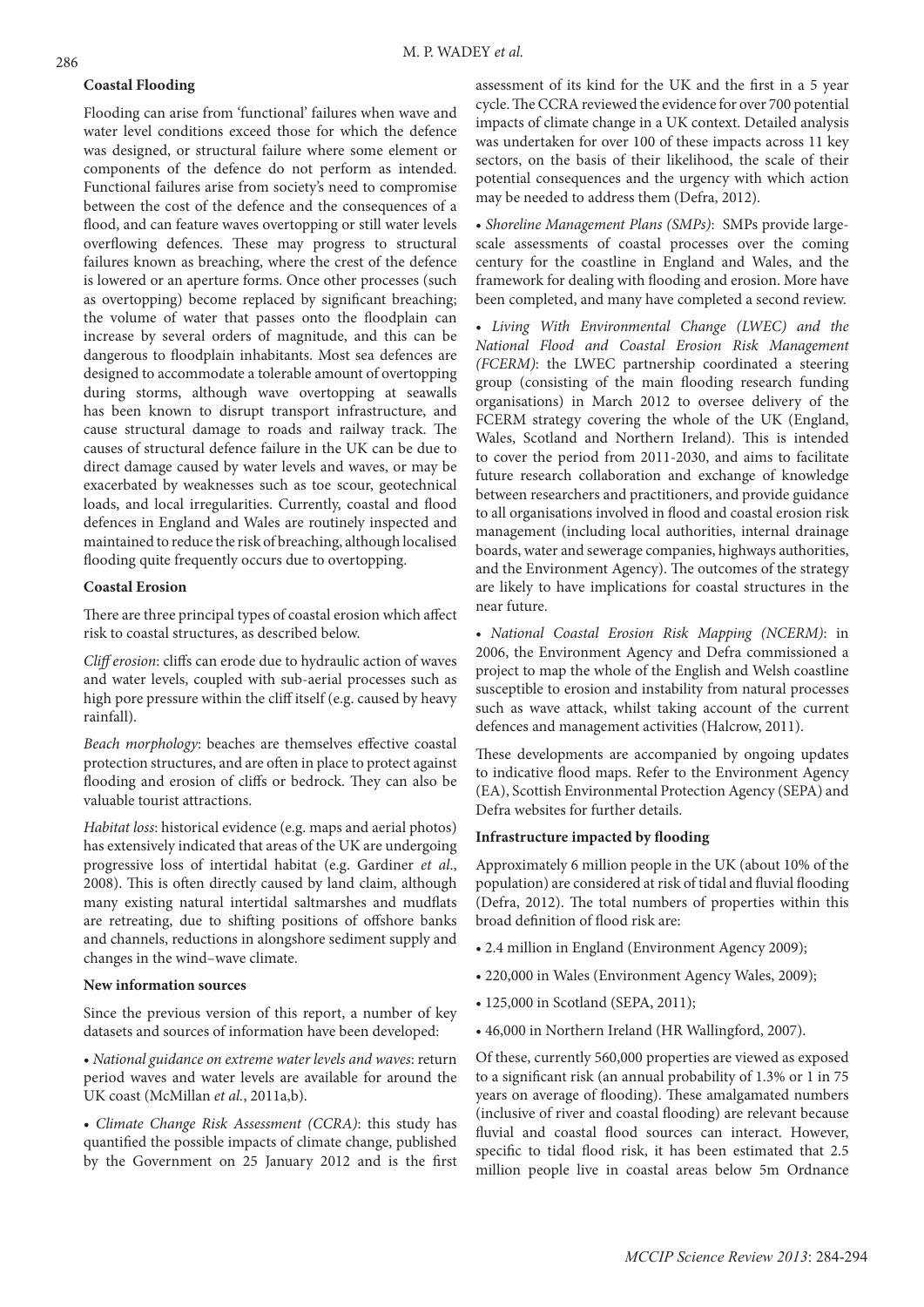Datum in England and Wales, including one million in London (de la Vega-Leinert and Nicholls, 2008), which approximates to between 1 - 1.5 million UK properties at risk of tidal flooding alone. The CCRA (Defra, 2012) suggests that 170,000 properties in England and Wales are at significant risk of an exclusively tidal (i.e. storm surge) flooding event; and SEPA (2011) estimate that 21,000 properties are at risk of tidal flooding in Scotland.

The need for robust and well maintained coastal defence infrastructure was highlighted through the disaster of the coastal floods on 31st January – 1st February 1953. This event saw 1,200 flood defences breaches, 150,000 acres of land inundated, and 307 people killed in the UK (RMS, 2003). Since 1953 flood defences and forecasting have been improved, but risk is greater because of the increased dependence upon these measures. For example, the cost of the damage caused by the 1953 North Sea flood event to the UK equates to approximately £1 billion based on 2003 values (de la Vega-Leinert and Nicholls, 2008), whereas an equivalent flood could now cause at least £10 billion of damage due to the increased assets at risk and impacts such as disruption (Muir Wood *et al*., 2005). Hence prevention of breaching remains a critical factor in managing flood hazards for coastal communities; and risk-based management of coastal structures in the UK is constantly reviewed and improved.

One of the World's most iconic flood defences is the Thames Barrier which is closed in response to storm surge warnings. The barrier (and associated defences) protect the nation's capital and was completed in the 1970s as a direct response to the 1953 event, providing protection against a storm surge and tide combination equivalent to a 1 in 1000 year event. Since 1953 severe coastal flooding events have occurred on the English west coast, including Fleetwood (1977), the Bristol Channel (1981) and Towyn, Wales (1990). Although these events did not result in the direct loss of human life, amongst the consequences were extensive damage to property and distress to those affected. In Scotland, January 2005, during an exceptionally severe storm, a causeway in Uist was overtopped resulting in five fatalities. In other locations around the UK there is a risk of extreme flood events, although these have not occurred in living memory. Historically, the worst known flood on the UK west coast was in the Bristol Channel on 30 January 1607, when between 500 and 2000 people were drowned by a 2 m storm surge and high tide (Horsburgh and Horrit, 2006; RMS, 2007). Defences and warning systems would now play a much greater role, although Bristol, Gloucester, Cardiff and Swansea are within floodplains containing a total of £32 billion worth of property, if threatened by a repeat of this event (RMS, 2007). The south coast is exposed to smaller storm surges but frequent floods (e.g. Ruocco *et al*., 2011). Historical records suggest that much more severe flood events occurred prior to the 20th century (e.g. Lamb, 1991). Low lying urban areas rely on both sea defences and pumping facilities to manage flood risk. The UK cities which contain the greatest amount of property at risk from coastal flooding (aside from London) are Portsmouth and Kingston-upon-Hull (RIBA and ICE, 2009). Both cities have

experienced failure of drainage infrastructure during high rainfall events, which would be exacerbated in combined with a storm surge. More than 750 properties flooded on the 15th September 2000 in Portsmouth due to failure of pumping systems; whilst in June 2007 Hull experienced unusually high rain fall which flooded over 7200 residential properties and 1300 businesses. Since the original draft of this report, late 2013 to early 2014 has seen a succession of coastal (and river) flood events due to intense storminess and high tides. These events, including the 5-6 December 2013 North Sea storm surge, appear to have in places exceeded previously recorded sea level extremes; whilst the clustering in time of these events has placed unprecedented pressure upon coastal communities and structures (e.g. destruction of the railway at Dawlish and the promenade at Aberystwyth). These events will require further analysis to be placed into context with past extremes and climate change.

*Energy*: The energy sector is already vulnerable to extreme weather events that have an immediate impact on the ability to supply energy (Defra, 2012). For example, the (noncoastal) flooding of infrastructure during the 2005 Carlisle floods resulted in over 63,000 customer interruptions to electricity supply. As a result of the Pitt Review, the sector has been tasked with increasing the resilience of energy infrastructure to flooding. The main risk posed by flooding from the sea is to power stations (electricity transmission and primary distribution substations are at greater risk of river flooding). There may be opportunities to increase resilience to flooding as current energy infrastructure reaches the end of its lifetime and is replaced.

*Road and Rail*: Currently 12,000 km of UK transport infrastructure is considered to be at risk of flooding (Defra, 2012). Notoriously, the railway line at Dawlish in Devon is known to overtop during storms, as well as routes in Cumbria and Scotland. In the south of England, numerous key transport routes are within coastal floodplains. For example, the Bristol Channel floods in December 1981 reached the M5 motorway, although more than £100 million has since been spent upon defences in the region. Road networks in Scotland are vulnerable to flooding include low-lying coastal areas in Scotland in the Outer Hebrides and Orkney (CREW, 2012).

*Wastewater treatment*: It is often necessary to locate waste water treatment plants in the coastal zone, and over 50% of the UK's water and sewage pumping stations and treatment works are already in the floodplain (Defra, 2012). When these are structurally damaged or flooded there is the potential for the release of untreated waste, causing significant damage to the environment and people. Flood waters are often polluted by sewage, which leads to additional risks to health, higher repair costs and longer periods of disruption.

#### **Coastal Erosion**

Progressive depletion of nearshore sediment supplies are well known to have taken place throughout the Holocene (c. 12,000 years until the present). However, in some locations human activities have exacerbated the decline in sediment availability (e.g. cliff protection, land claim, interruption of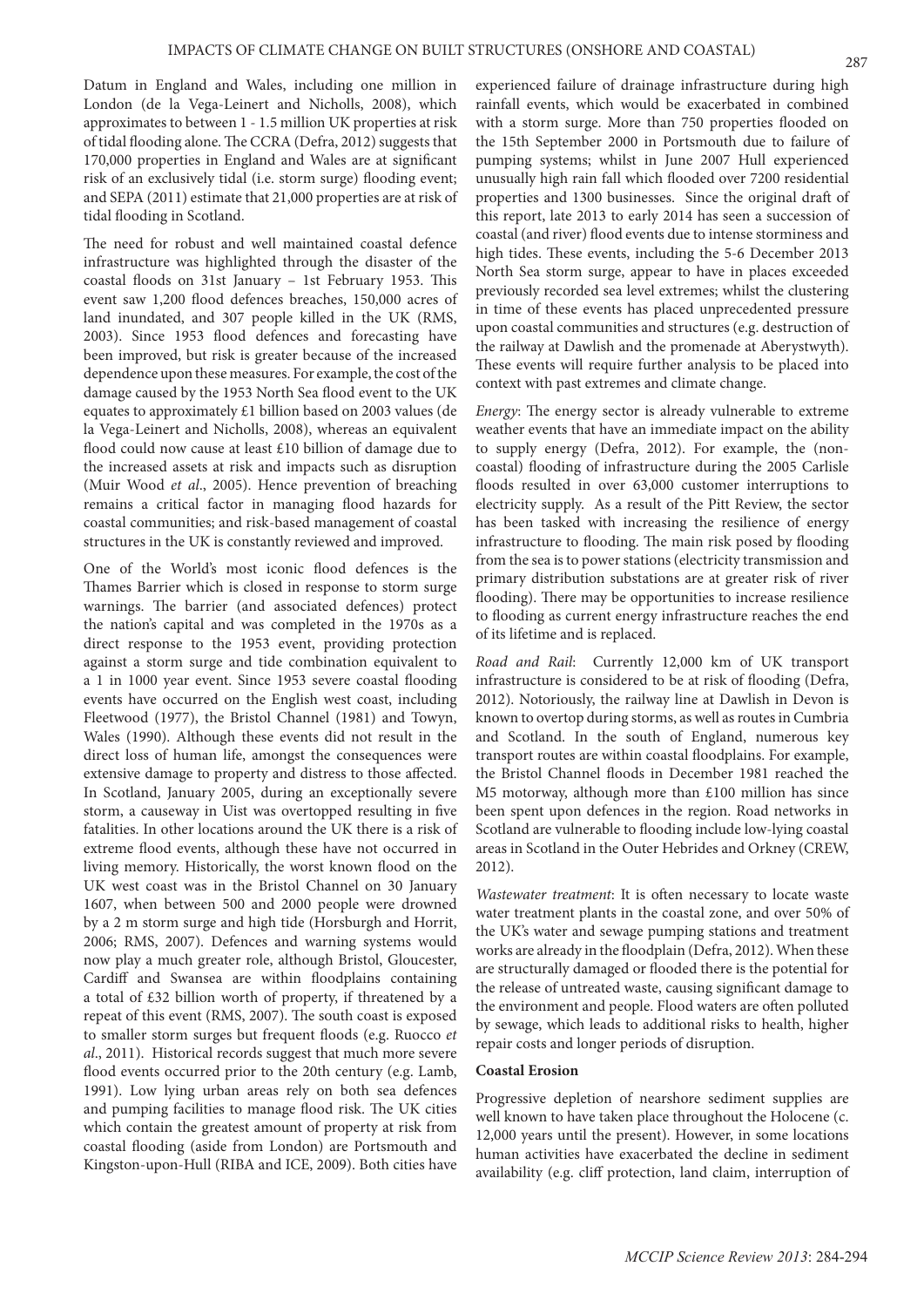longshore drift by coastal defence structures). Approximately 3,000 km of the UK coastline is thought to be eroding (Defra, 2012); with around 12% of Scotland's coastline recognised as in a state of erosion, compared to 30% of the coastlines in England and Northern Ireland and 20% in Wales (CREW, 2012). Notorious examples of cliff erosion include the village of Happisburgh, on the Norfolk coast, and the town of Lyme Regis on the Dorset 'Jurassic' coast. At Happisburgh, historical records indicate that over 250 m of land were lost between 1600 and 1850, and the coast here is experiencing rapid erosion as defences deteriorate and the sea cuts through the soft glacial till cliffs. At Lyme Regis, a £20 million project is underway to protect 480 homes and the main road that leads into the east of the town. In the case of beaches, focus has, in many places, shifted from structural maintenance of sea walls to maintenance of a healthy beach (although sediment retaining features such as groynes are widely utilised). For example during the winter of 2005/2006, 1.1 million cubic metres of sand was dredged from Poole Harbour channels and pumped onto the beaches of Swanage, Poole and Bournemouth to protect them from erosion as part of a £5 million coastal protection project.

The exact cause of intertidal habitat loss in many locations has not been determined, but significant losses are likely to continue even without climate change, and loss rates are likely to be exacerbated by accelerated sea-level rise (e.g. Nicholls *et al*., 1999). In some places, habitat loss has been reversed by 'managed realignment' and 'regulated tidal exchange' projects, where the line of actively maintained defences is set back to a new line or the original line of defences, promoting the creation of intertidal habitat between the old and new defences. This is often achieved by removing or creating artificial breaches in sea walls. For example, it has been estimated that an 80 m wide zone of intertidal habitat fronting sea walls can save £2600-4600 per metre in sea defence costs (King and Lester, 1995). The recent SMPs placed an emphasis upon identifying locations where this was feasible, and numerous schemes are underway or foreseen over the coming century. However, it is estimated that there are about 32,000 ha (320 km<sup>2</sup>) of coastal freshwater habitats within designated sites that are at risk of inundation by the sea.

## **2. WHAT COULD HAPPEN?**

The latest UK climate projections from the United Kingdom Climate Impacts Programme (UKCP09) were released on 18th June 2009. Climate science and computer modelling have advanced significantly since the UK produced its first climate change information. UKCP09 presents what is considered to be current best understanding of how the climate system operates, and how it might change in the future. However, no climate model can provide a definitive answer to what the future climate will look like. Present climate models are capable of outputting information on the following:

• Observed climate data (20th and 21st century historical information about temperature, precipitation, storminess, sea-surface temperatures and sea level).

• Future climate projections (for temperature, precipitation, air pressure, cloud and humidity).

• Future marine and coastal projections (for sea level rise, storm surge, sea surface and sub-surface temperature, salinity, currents, and waves).

Current knowledge of sea level trends from statistical analyses of historical water level datasets suggest that SLR is occurring, and is increasing the probability of extreme events in a number of coastal regions (e.g. Menéndez and Woodworth, 2010; Haigh *et al*., 2011; Wahl *et al.*, 2011). The main climate drivers of flood risk (storms, precipitation) are also expected to increase, leading to an increase in the risk of coastal flooding and erosion. Mean sea-level rise (MSLR) is expected to be the most influential of these changes, and likely to overshadow the changing frequency and magnitude of storm surges and wave climate over the next 100 years (Horsburgh *et al*., 2011). The mean estimates of sea-level rise have remained steady over the past decade, and low-high probabilities for medium emission climate change scenarios suggest approximately half a metre can be expected by the end of the 21st century. However, the original UKCP09 work was based upon estimates which excluded climate-carbon cycle feedbacks and the possibility of future rapid dynamical changes in ice sheet flow, i.e. the biggest source of uncertainty in sea level projections is the response of the large ice sheets of Greenland and west Antarctica. Consequently the UKCP09 marine report provided an additional high-plusplus (High++) scenario. The H++ scenario for possible SLR for 2100 (compared to 1990) gives a lower estimate (0.93m) obtained from the maximum global mean sea-level rise value given by the Intergovernmental Panel for Climate Change's 4th Assessment Report (IPCC AR4), whilst the top of the range (1.9m) is derived from indirect observations of sealevel rise in the last interglacial period. Although considered unlikely, various other studies acknowledge even larger changes are theoretically possible. In a study which combines global climate model simulations and mitigation scenarios, Meehl *et al.* (2012) suggest that sea-level rise cannot be stopped for at least the next several hundred years, although with aggressive mitigation it can be slowed down (which would buy time for adaptation measures to be adopted).

UK waters have warmed over the last 50 years at least partly driven by anthropogenic climate change. The longest continuous time-series of sea-surface temperature in the UK (for Dover, Eastbourne and the Isle of Man) show an increase in annually-averaged temperature of about 0.6ºC over the last 70 to 100 years and 2006 was the second-warmest year in UK coastal waters since records began in 1870 (Defra, 2012). Seven of the 10 warmest years have occurred in the last decade. The observed warming was strongest in the southern North Sea and weakest to the north and west of Scotland. The salinity of the upper ocean (0 - 800 m) to the west and north of the UK has been generally increasing since a 'fresh' period in the 1970s, reflecting a pattern of change in the wider North Atlantic. Within the shelf seas (e.g. the North an Irish Seas), trends in salinity are less clear and there is high inter-annual variability. There is some evidence of a recent trend to earlier stratification and onset of the spring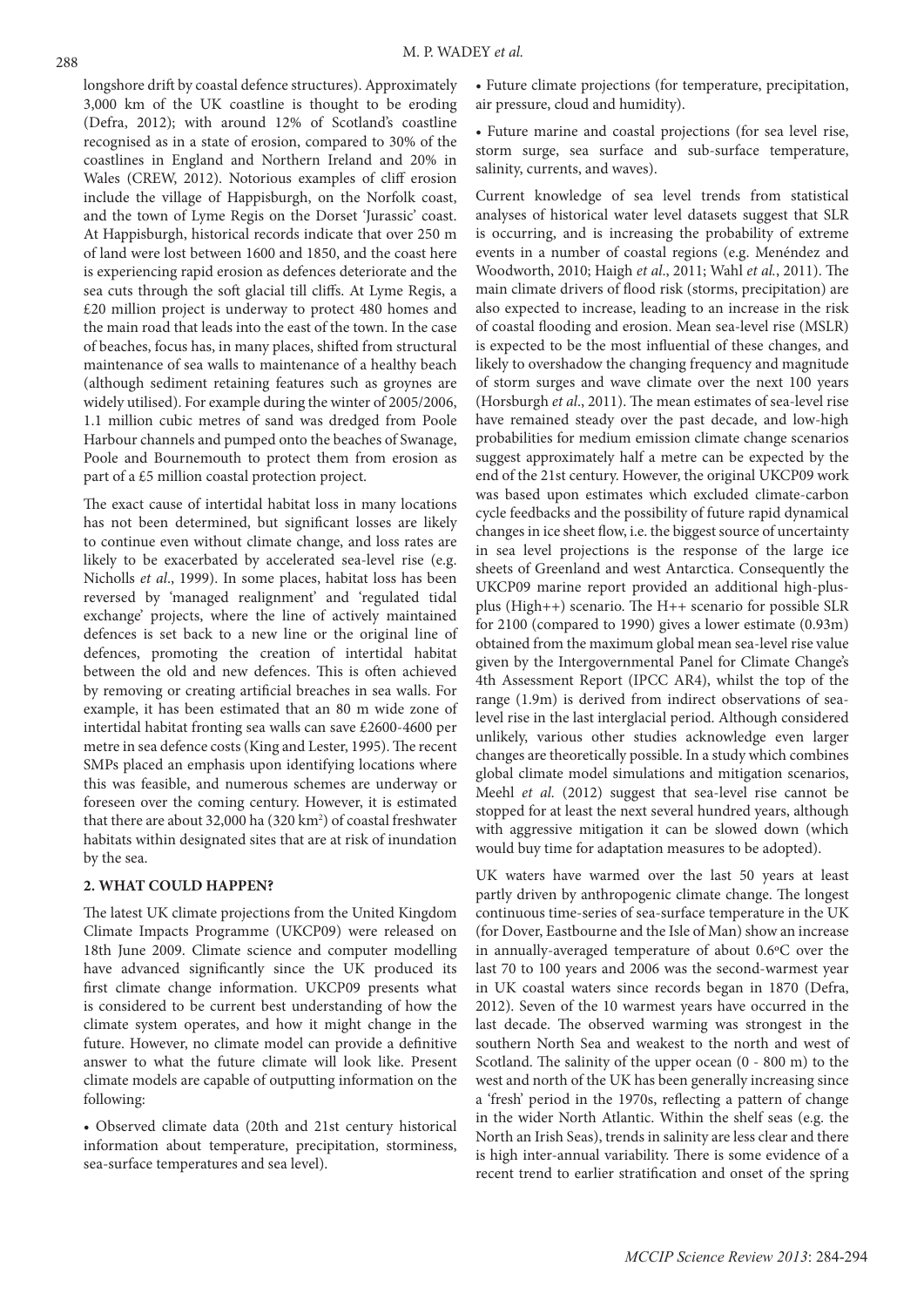plankton bloom in UK seas, largely in response to warming air temperatures. However, this report mainly focuses upon the impacts of changing sea levels.

Since the last version of this report, climate change science has continued to develop methods to reduce the uncertainty in the long-term outlook, whilst gaining a better understanding of shorter-term natural variability (e.g. Hawkins and Vidale, 2012). It is recognised that higher resolution of the atmosphere and ocean are required to achieve this, and it is probable that the UKCP09 climate change projections will in the future be superseded by modelling systems which represent fundamental weather and climate processes more completely (e.g. PRACE, 2012). As noted above, on-going monitoring and analysis of mean sea level (and subsequent revisions to extreme event and coastal flooding probabilities) are amongst the most relevant research areas to benefit the design of coastal defences and plan investment into other climate change mitigation measures at the coast. However, there is growing recognition of the need to understand the temporal clustering of weather events (Mailer *et al.*, 2006; Vitolo *et al.*, 2009; Villarini *et al.*, 2012) (which have implications for damage and recovery times for coastal structures and flood event impacts) and understanding of existing variability and future changes in storm tracks and weather patterns (e.g. Burningham and French, 2012).

#### **Infrastructure impacted by coastal flooding and erosion**

*Properties on the coast and in the floodplain*: The CCRA (Defra, 2012) summarises that across the UK, residential and non-residential properties with a significant likelihood of flooding are likely to increase from the current figure of 560,000, to between 770,000 and 1.3 million by the 2050s, rising to between 980,000 and 1.5 million by the 2080s. Annual damage to these properties due to flooding is expected to reach between £1.7 and £4.5 billion by the 2050s, rising to between £2.1 and £6.2 billion by the 2080s (current figure: £1.2 billion). These figures incorporate river and tidal flooding (a large proportion of these increases are attributed to increased rainfall). A separate indication of the impacts relating only due to changes to tidal flooding is summarised in Table 1.

*Table 1: Number of properties at significant risk of tidal flooding at present sea levels and with SLR (source: Defra, 2012).*

| Scenario                                                                                                         | Estimated number of<br>properties at risk (tidal<br>flooding only, not<br>accounting for socio-<br>economic scenarios) |
|------------------------------------------------------------------------------------------------------------------|------------------------------------------------------------------------------------------------------------------------|
| Significant likelihood of<br>tidal flooding: Present day                                                         | 170,000                                                                                                                |
| Significant likelihood of<br>tidal flooding: 2080s Low<br>to high probability sea level<br>rise UKCP09 scenarios | $450,000 - 620,000$                                                                                                    |
| UKCP09 High ++ (2080s)                                                                                           | 1,250,000                                                                                                              |

At present, the east coast of England contains the most extensive and well understood regions affected by coastal flooding and erosion, including a high proportion of the UK property at risk of tidal flooding. SLR and other climateinduced changes are likely to increase the risk of defence failures unless defences are upgraded. However, a national study of future flood risk identified that some of the largest 21st century increases in UK coastal flood risk could occur on the south coast (Foresight, 2004). Despite being associated with smaller storm surges and floods than the east and west coasts, defence standards in some south coast regions are currently more variable, and depending upon how much time SLR allows for the building of new defences or relocation of communities and infrastructure, there are likely to be large changes to the consequences of coastal flood events.

There are an estimated 200 homes at risk of complete loss to coastal erosion in the next 20 years, and it is possible 2,000 more could become at risk over this period (Defra, 2012). The Foresight (2004) study suggested that due to 21st century SLR coastal erosion losses in England and Wales represented only 3% of the total risk (based upon an average estimation of property numbers valued at £7.7 billion at year 2000 prices). However, in the context of broader coastal zone management issues and also the viability of coastal settlements on eroding coastlines, coastal erosion merits serious attention (Hall *et al*., 2006). It has been suggested that over the coming century there will be habitat gains from managed realignment and accretion, whilst losses will continue in some locations. There could be a net loss of coastal dry land, wetland and open water habitat of approximately 4,000 hectares from protected sites in England and Wales accompanied by 2,220 ha gain from managed realignment programmes over the next 50 years (Defra, 2011). The future publication of the National Coastal Erosion Risk Mapping (NCERM) results is likely to provide a better understanding of what is currently happening, and what could happen in the future.

*Coastal defences*: SLR will prompt shifts in flood risk management, although the nature of these changes is uncertain. Options include building new coastal defence structures, and it is likely that a substantial amount of costly engineering work will take place, particularly on the south and east coasts of the UK. The Environment Agency (EA) estimates for maintaining the flood threat to existing standards suggest that by 2035, in England the investment in building and maintaining of flood defences will need to almost double to £1billion a year (compared to £570million now). In Wales, the equivalent figure is around £135 million a year (compared to approximately £44 million now) by 2035. Non-structural measures such as changes to land use spatial planning, insurance and flood resilient construction may yet prove to reduce the burden of expectation placed upon traditional sea wall and embankment construction. Furthermore, efforts to reduce coastal squeeze and intertidal ecosystem loss may be increasingly used, although how successfully natural systems will respond to rapid SLR is uncertain.

The total cost of engineering works in relation to climate change and socio-economic scenarios depends greatly upon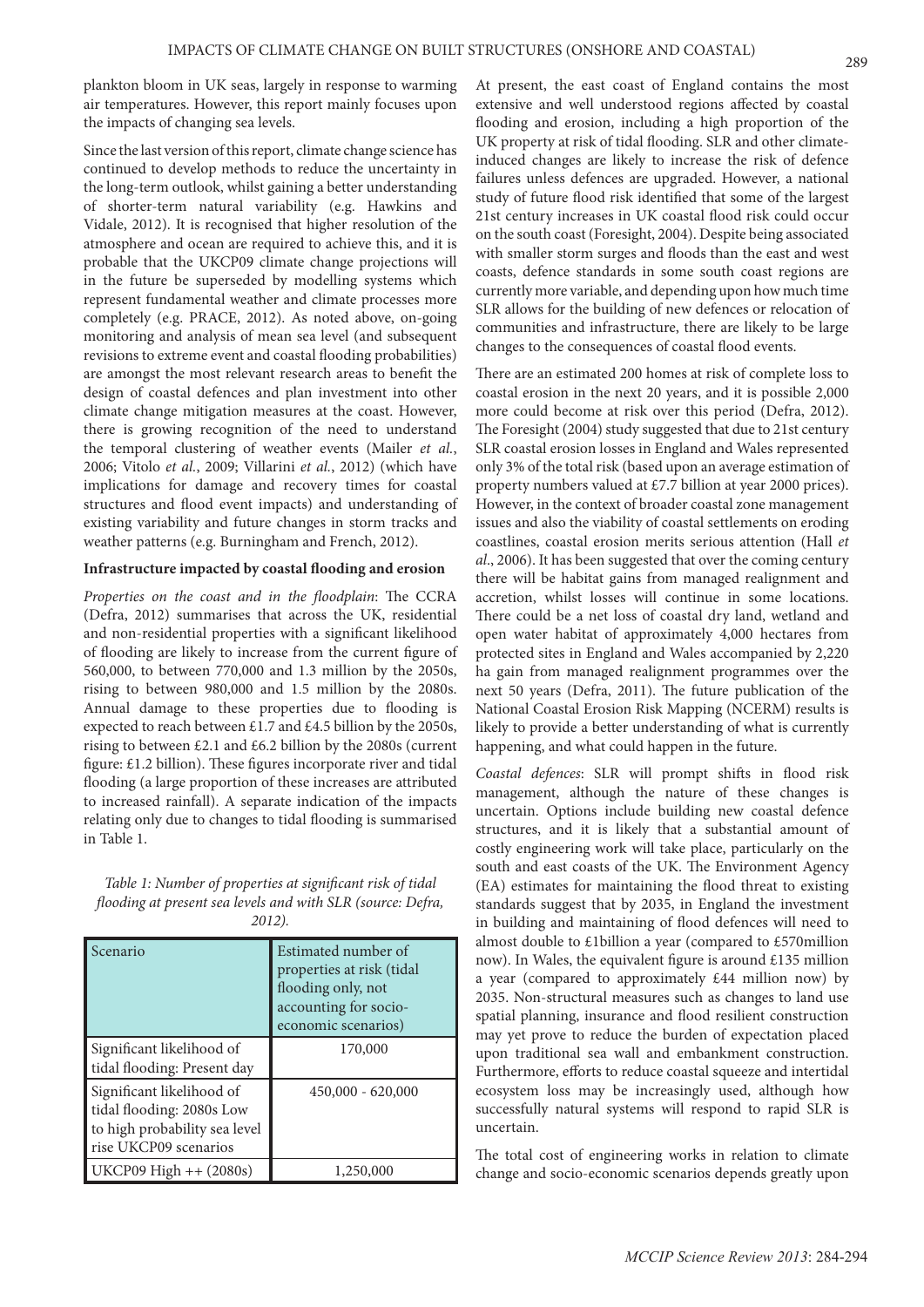the rate of the increase of risks. Burgess and Townend (2004) estimated that by the 2080s the annual cost of coastal dyke structures will be between 150 and 400% of the current levels (depending on the emissions scenario). However, these costings did not incorporate 'non-structural' flood risk reduction measures. Costs were less sensitive to geographic location than to emissions scenario, and predicted to increase because structures are vulnerable to increases in water depth. This is because the design wave condition for most UK coastal dyke structures is depth limited, hence wave heights reaching structures increase linearly with water depth. Furthermore, raising crest levels may often have to be accompanied by reengineering of entire structures to mitigate scour around the toe, resulting in an overall substantial increase in costs (of two to four times the present cost to provide a similar level of performance).

In the independent review of the 2007 summer (Pitt, 2008), it was recommended that locally-funded flood defences should become a bigger feature of flood and coastal risk management. However, whether this prompts further construction of hard defences or adoption of the aforementioned approaches is uncertain. In view of the structural integrity required for new structures, there will be little room for compromise. Potential consequences of coastal defence failures (particularly breaches) will grow as the elevation difference between sea level and the floodplains increases; and there will be an increasing reliance upon pumping systems as well as sea walls and embankments. Improvements to the existing Thames barrier and defences are feasible for sea level increases in the region of 1 m; although more extreme and costly works would be required beyond this, with construction of an outer estuary barrage an option.

*Energy*: The main risk posed by coastal flooding in this sector is to power stations. The energy industry has a relatively high awareness of the risks posed by climate change, but risk may be exacerbated by interdependencies with other sectors (e.g. disruption to transport infrastructure and therefore to the movement of supplies of some fuels). This may have a major impact on the UK's energy industry, which aside from sealevel rise is notably affected by other climate influences, e.g. higher summer temperatures may result in a rise in energy demand for cooling (particularly in the south). Cooling of buildings (air conditioning, refrigeration, cooling of information technology and communications infrastructure) currently accounts for around 4% of total UK electricity use and demand is already increasing (Defra, 2012). Although currently well protected, sea-level rise may gradually reduce the standard of protection unless defences are raised and upgraded.

A preliminary qualitative analysis of the monetary impacts of flood risks has been estimated to be between £10 and £100 million per year by the 2050s and over £100 million by the 2080s (for all types of energy infrastructure). However, there is not significant information about the vulnerability of gas and coal energy infrastructure to permanent inundation by sea-level rise, and current assessments do not incorporate the latest erosion mapping data. An area of significant concern is nuclear power. There are eight proposed new stations, 12

*Table 2: Flood costs to transport: expected annual damage (£million/year), considering a medium emissions scenario, and no socioeconomic change (from the CCRA by Defra, 2012).*

| Transport    | 2020s | 2050s | 2080s |
|--------------|-------|-------|-------|
| Rail         | 0.09  | 0.21  | 0.32  |
| Motorway     | 0.04  | 0.10  | 0.14  |
| A-Road       | 0.09  | 0.23  | 0.35  |
| <b>TOTAL</b> | 0.22  | 0.54  | 0.81  |

waste stores and 16 nuclear power station decommissioning sites at a total of 19 locations around the UK coast (Defra, 2012). Because of the importance of these sites, regulations require flood protection to a 1 in 10,000 year standard, and it is likely that it will be costly to enhance defences to maintain this level of protection over the coming century.

*Road and Rail*: Defra (2012) estimate that the length of road exposed to significant likelihood of flooding will be between 13,000 km and 18,000 km by the 2050s, rising to between 14,000 km and 19,000 km by the 2080s (the current figure is 12,000 km) although due to the datasets used, current day estimates and future risk estimates are quite uncertain and likely to be overestimated. However, coastal rail tracks are not easily moved and may require complex and costly adaptation (RAE, 2011). Recent SMPs identified various transportrelated issues. For example on the west coast of Wales near Porthmadog, the UKCP09 H++ scenario highlights a major impact on transport systems, such as the Cambrian railway, and coastal roads in Pembrokeshire, potentially over the next 50 years.

*Wastewater treatment*: As well as potentially more frequent impacts to water infrastructure through flooding, SLR will also cause saline intrusion into coastal aquifers and sewers. New sea-water desalination plants and more water storage may be necessary to maintain supply during periods of drought. Water infrastructure is also dependent upon electricity to power its facilities (pumping, water treatment, IT systems). During a heavy storm, valves are opened and untreated effluent is sometimes released from outfalls around the coast. It is possible that future climate change might increase the frequency of incidents during which untreated sewage is discharged into the marine environment through a combined sewer overflow (Knights, 2007). Increased runoff due to climate change, and any lack of capability for wastewater structures to adapt will also result in increased pollution of coastal waters. Some 80% of substances that find their way into the world's oceans and seas come from landbased activities via riverine or atmospheric inputs. Changes in flow regimes in estuaries and rivers could also result in reduced dilution of pollutants (because of hotter, drier summers), or pulsed release from diverse sources reaching the marine environment (Knights, 2007).

### **Infrastructure impacted by changes in water temperature**

The vast majority of nuclear or coal-fired power stations around the UK coast require large inputs of sea-water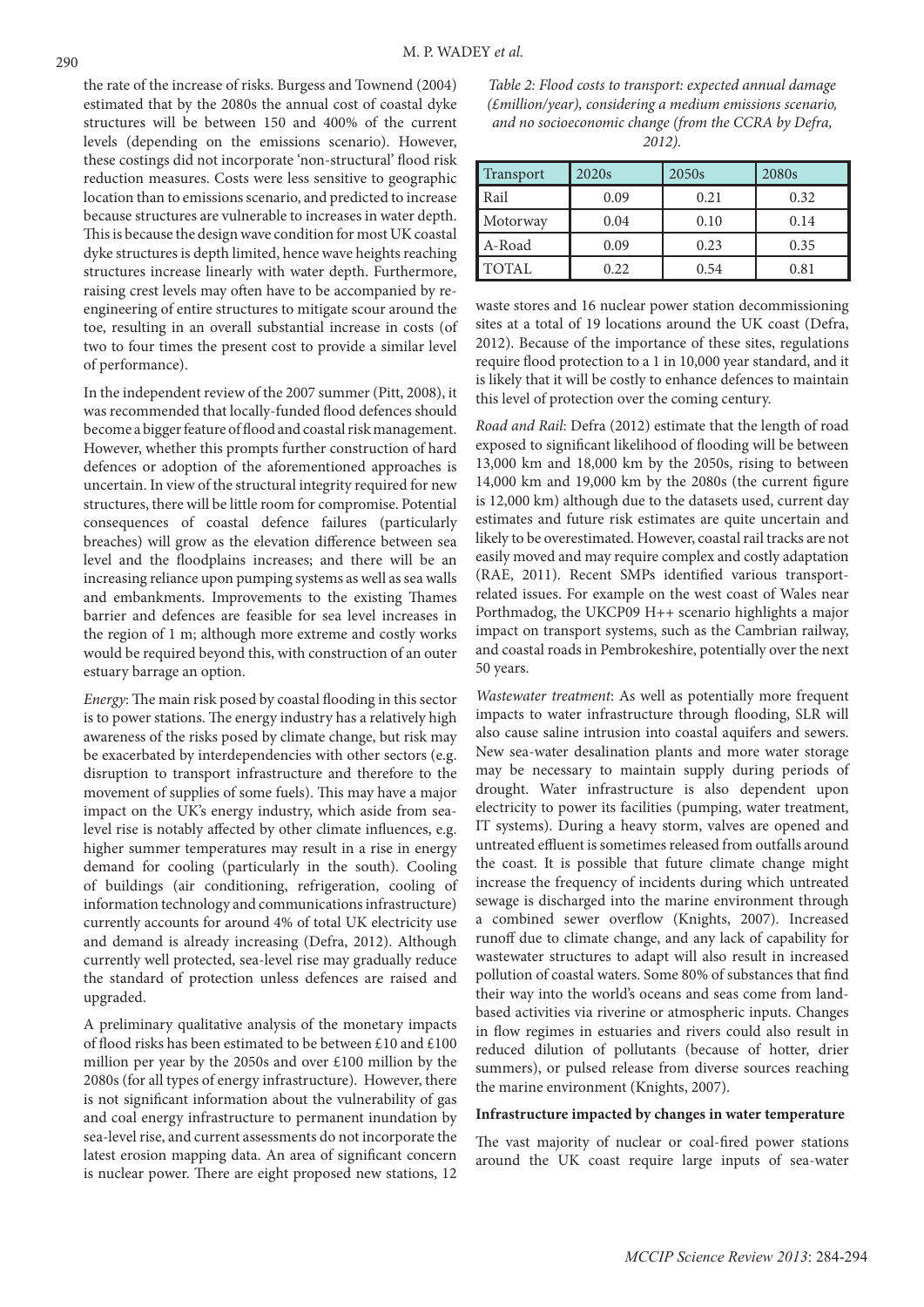for cooling. Where cooling water is extracted from, and discharged into estuarine or marine waters it is important that potential impacts on receiving water temperature are carefully assessed. European and national legislation requires that specific standards are not exceeded. The EU Water Framework Directive specifically regulates on thermal inputs and national standards have been developed for application to UK water bodies.

Intake structures may need to be located further offshore in the future, in order to accommodate access to cooler (usually deeper) waters that are needed to ensure efficient operation. Outflows may also need to be located offshore, to ensure that the heat-balance of coastal or estuarine waters is not too adversely impacted. For example, Cefas (2008) undertook modelling of the Blackwater Estuary, Essex, taking into account long-term climate change scenarios. The simulations suggested that by the 2080s sea surface temperature would rise 'naturally' to the extent that the estuary would be impacted and fail to meet 'good environmental status' regardless of any thermal inputs from a new power station. In addition, the predicted 'background' rise in temperature of ~2-4°C may well exclude the species that such regulations are designed to protect (migratory fish and shellfish).

# **3. KNOWLEDGE GAPS**

a. The rate of 21st century sea-level rise: this is highly uncertain and affects the knowledge of tipping points in time for when SLR and other climate change effects will trigger sharp increases in erosion and the impacts of extreme flood events (and hence decisions upon the management of coastal structures).

b. Understanding interactions of many other flood system variables within assessments of coastal flooding impacts (sediment transport processes, drainage, interactions between groundwater, fluvial and surface water flooding).

c. Socio-economic impacts associated with increased flooding and erosion, and the resultant implications for coastal structures.

# **4. SOCIO-ECONOMIC IMPACTS**

The impact of sea-level rise and other climate change influences on coastal structures are manifested as a threat to coastal communities, particularly those reliant upon the immediate coastal area for their residence, communications and economic and social activity. The SMP studies suggested that there is increasing, genuine acceptance that SLR will really happen although not everyone can come to terms with the notion that coastal structures will no longer be maintained to protect them from flooding and erosion. With central government policy encouraging a shift to localism, there is an ever-increasing onus on communities to help themselves to become more resilient. However, the way climate change is communicated (e.g. as a future risk) and lack of awareness of impacts and what actions are needed may be causing apathy in some communities (Zsamboky *et al.*, 2011). Coastal local authorities with areas of high deprivation may not prioritise or be able to afford adaptation activities, nor can the residents. Awareness, acceptance and adaptation to climate change are greatest amongst communities that have experienced flood or erosion events in living memory. Table 3 summarises socio-economic and ecological implications relating to climate change and UK coastal structures.

| <b>Risk</b>                         | Ecosystem impacts                                                                                                                                                                                                            | Impacts on human activity                                                                                                                                                                                                                                                                                                                                                                                                                                                                                                                                                                                                                                              |
|-------------------------------------|------------------------------------------------------------------------------------------------------------------------------------------------------------------------------------------------------------------------------|------------------------------------------------------------------------------------------------------------------------------------------------------------------------------------------------------------------------------------------------------------------------------------------------------------------------------------------------------------------------------------------------------------------------------------------------------------------------------------------------------------------------------------------------------------------------------------------------------------------------------------------------------------------------|
| Changes in storm<br>intensity $(L)$ | · Higher flood risk (L)<br>• Coastal geomorphology changes, e.g.<br>shifts in sandbanks (L)<br>• Coastal inundation (L)<br>• Increased release of contaminated<br>sediment or storm water containing<br>untreated sewage (L) | • Acute damage to ports and coastal infrastructure (L)<br>• Damage to aquaculture sites and offshore cabling (L)<br>• Safety at sea (shipping, spillages, etc)<br>• More difficult to access offshore resources (e.g. aggre-<br>gates)<br>• Risks but also opportunities for marine recreation<br>• Health risks, e.g. storm discharge of untreated sewerage<br>• Change in specifications required to be resilient to say<br>50 year storm event (or 1 in 10,000 year event for nuclear<br>power stations).<br>• Opportunities for wind farms (if stronger winds)<br>• Increased insurance premiums<br>• Conditions more conducive for Harmful Algal Blooms<br>(HABs) |
| Relative sea-level<br>rise(H)       | • Increased frequency of extreme high-<br>water-level events (L)<br>• Coastal erosion / undermining /<br>squeeze<br>• Saltation of coastal aquifers / river<br>catchments<br>• Flooding of coastal habitats                  | • Sustainability and viability of coastal infrastructure (e.g.<br>towns / power stations)<br>· Loss of agricultural land (e.g. grazing marsh)<br>• Change in planning laws - impacts on coastal communi-<br>ties (including insurance premiums)<br>• Fragmentation / loss of rural communities (e.g. impacts<br>on eco-tourism)                                                                                                                                                                                                                                                                                                                                        |

*Table 3: Predicted socio-economic and ecological consequences of changes in storm intensity and in relative sea-level rise (based on UKCP09 outputs and Defra, 2012). With level of confidence (H = High, M = Mid, L = Low).*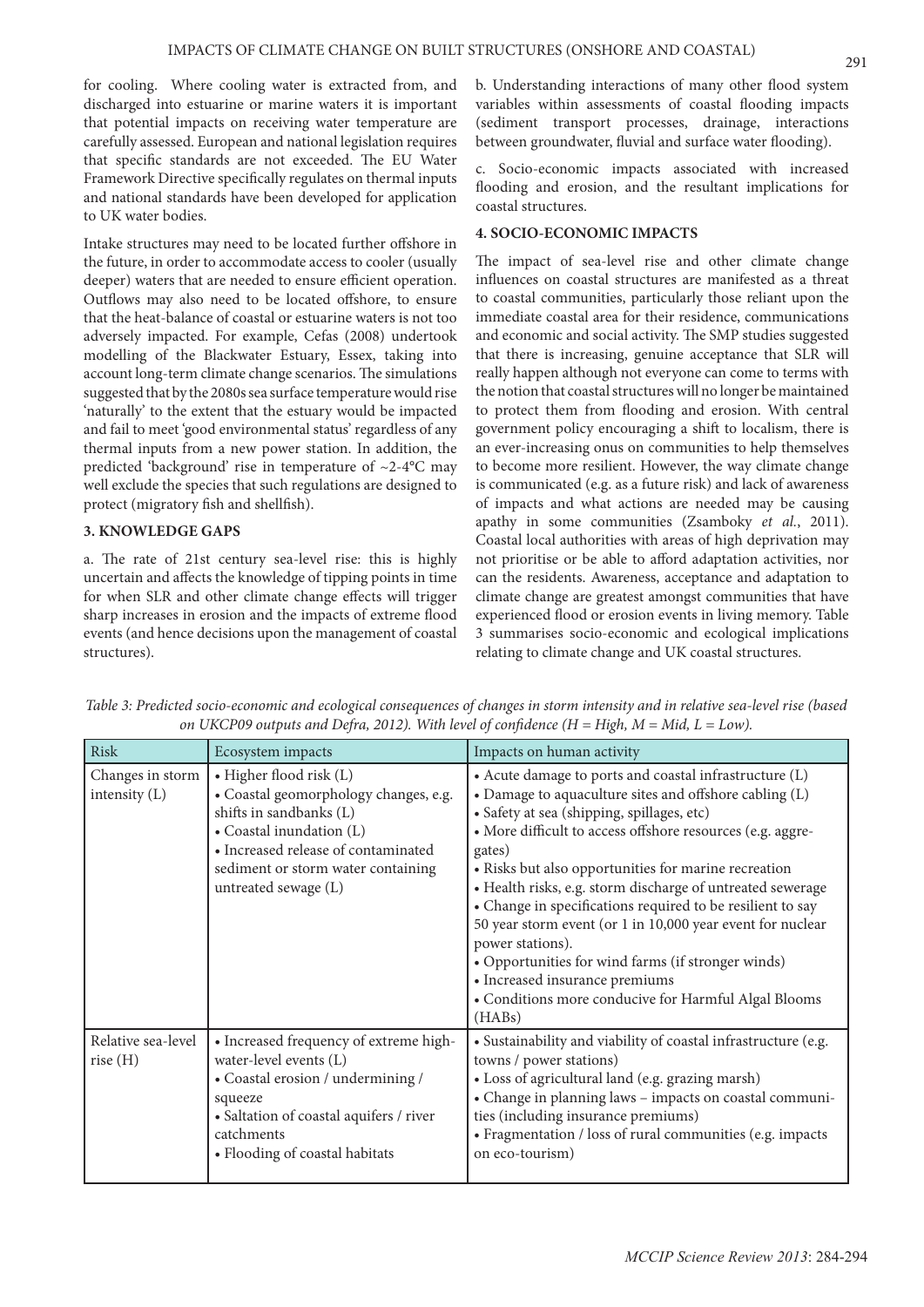

**What is already happening?** 



Numerical modelling and data collection are increasingly important to support the management and design of coastal structures, by improving understanding of natural processes and to simulate given scenarios. However, much uncertainty remains, and the protection of high risk areas of flooding and erosion is increasingly complicated by economic and environmental constraints and future uncertainty over sealevel projections. With regard to the marine scenarios in the latest UK climate projections (UKCP09), it was noted that it was not possible to quantify the probability of changes to these. As an analogy, the state of modelling of the marine environment in 2009 is similar to where modelling of the atmospheric and terrestrial climate change was at the time of the previous UKCIP assessment in 2002. There are a number of reasons for this apparent discrepancy:

• knowledge gaps in our understanding of marine processes (e.g. deep ocean mixing, which affects ocean circulation) mean that current models may not simulate the full range of possible futures;

• even where it might be possible to estimate the range of futures, there is an insufficient number of model simulations (e.g. of climate driven changes in waves) to credibly fill in the range between projected highest and lowest values;

• insufficient work has been carried out in the maritime community on suitable observational constraints for projections of global and local marine and coastal climate change.

For the 'What is already happening' assessment, we have altered our confidence in science and amount of available evidence since our assessment in 2010. Improved extremes analysis and ongoing climate research have increased the knowledge and theory previously available. Further integration of coastal process knowledge with drainage and surface water processes would be highly beneficial. A consistent body of information about intertidal habitat loss

around the UK coast and climate change impacts is currently lacking. The magnitude of sea-level rise beyond UKCP09 projections, and the nature of human responses to such scenarios are also highly uncertain.

At present, confidence in the wind projections from Global Climate Models (GCMs) and down-scaled Regional Climate Models (RCMs) is very low. Thus the current confidence in predictions of winds and storms from the models underlying UKCP09 were also considered very unreliable and uncertain. Therefore, UKCP09 did not provide wind field changes within its package of model outputs. For important applications that depend on wind, such as the prediction of future waves and extreme water levels, this uncertainty is acknowledged and tackled with a somewhat cruder sensitivity approach.

The frequency of occurrence and size of extreme waves are generally expected to increase slightly in the south-west of the UK, reduce to the north of the UK and experience little change in the North Sea. There are large uncertainties especially with the projected extreme values and no High ++ scenario has been attempted in this case. Changes in the winter mean wave height are projected to be between –0.35 m and + 0.05 m. Changes in the annual maxima are projected to be between  $-1.5$  m and  $+1$  m (Defra, 2012).

Wave heights around the UK depend on winds and storms both locally and in the wider Atlantic. Wind-driven waves and storms are seen as primary drivers of short-term coastal processes on many European coasts. Higher waves together with increased storm-surge elevations (a result of increased sea level and high tides) would have important potential consequences such as enhanced/accelerated erosion and more frequent flooding in estuaries, deltas and embayments.

# **CITATION**

Please cite this document as:

Wadey, M.P., Roberts, H. and Harris, J. (2013) Impacts of climate change on built structures (onshore and coastal), *MCCIP Science Review*, 284-294, doi:10.14465/2013. arc30.284-294

## **REFERENCES**

- Allsop, W., Bruce, T., Pearson, J. and Besley, P. (2005) Wave overtopping at vertical and steep seawalls. *Proceedings of the ICE - Water Maritime and Energy*, **158**, 103-114.
- Arkell, B., Darch, G. and McEntee, P. (2007) *Preparing for a changing climate in Northern Ireland: summary report*. SNIFFER UKCC13A.
- Burgess, K. and Townend, I. (2004) *The impact of climate change upon coastal defence structures*. In: Proc. 39th Defra Flood and Coastal Management Conference, p.14.
- Burningham H. and French J. (2012) Is the NAO winter index a reliable proxy for wind climate and storminess in northwest Europe? *Int. J. Climatol*., doi:10.1002/joc.3571.
- Cazenave, A. and W. Llovel. (2010) Contemporary sea level rise. *Ann. Rev. Mar. Sci*., **2**(1),145–173.
- CEFAS (2008) *Shellfish News 26*, Autumn/Winter 2008.
- CREW (2012) *Coastal Flooding in Scotland A guidance document for coastal practitioners*. By the Centre of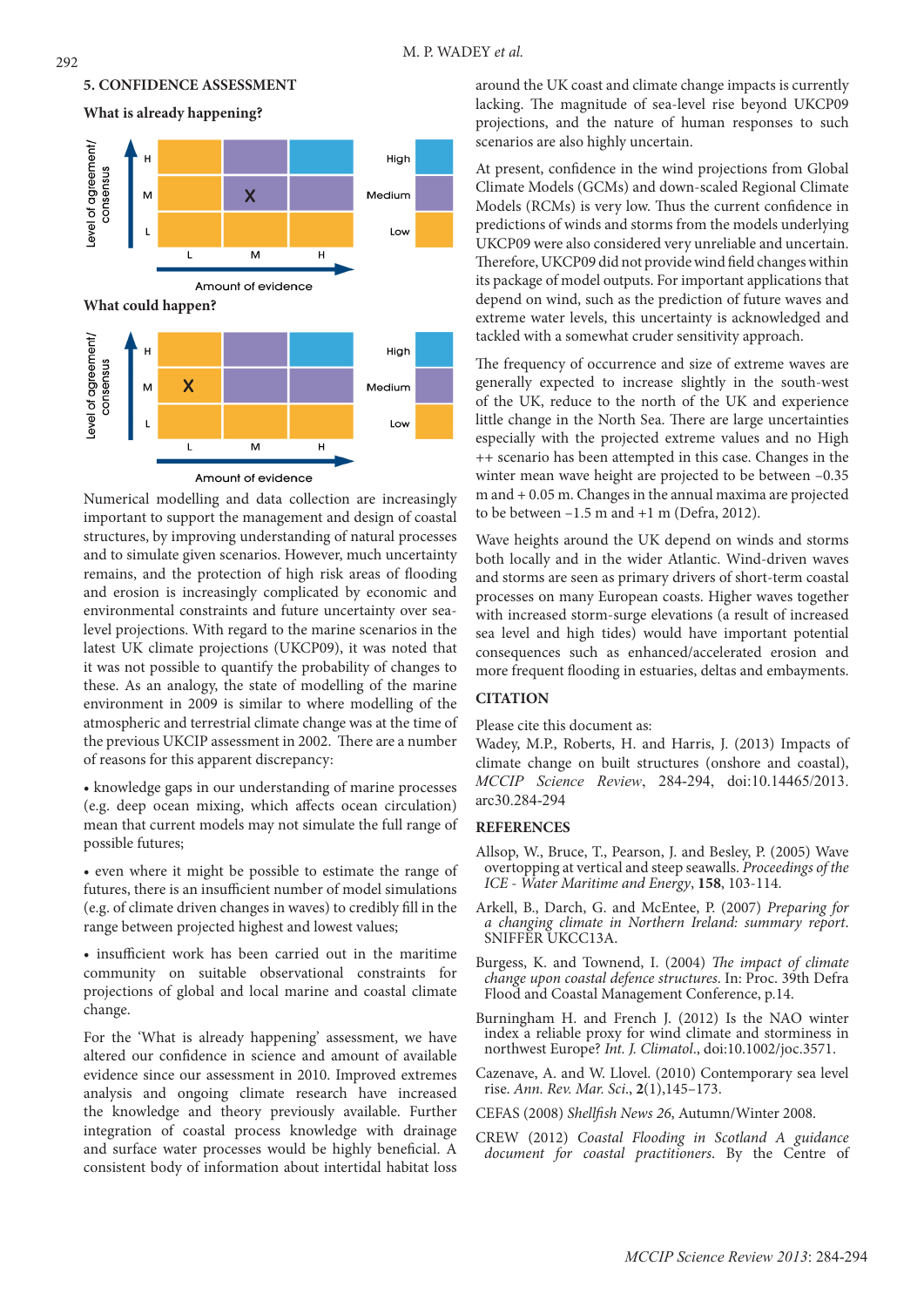Expertise for Waters. Available online at: http://www.crew. ac.uk/sites/www.crew.ac.uk/files/publications/coastal\_ flooding\_in\_scotland.pdf

- Defra (2012) *UK Climate Change Risk Assessment (CCRA).*  Reports for eleven 'sectors' /research areas available online at: http://www.defra.gov.uk/environment/climate/ government/risk-assessment/
- Environment Agency (2009) *Flooding in England: a national assessment of flood risk.* Available online at: http://cdn. environment-agency.gov.uk/geho0609bqds-e-e.pdf
- Environment Agency Wales (2009) *Flooding in Wales: A national assessment of flood risk.* Available online at: http:// www.environment-agency.gov.uk/static/documents/ Research/ENV0005\_Flooding\_in\_Wales\_ENGLISH\_AW\_  $LR(1).pdf$
- Foresight (2004) Foresight Future Flooding. Executive Summary. Flood and Coastal Defence Project of the Foresight Programme. Office of Science and Technology.
- Gardiner, S., Nicholls, R. J., Hanson, S., Zhang, Z., Jude, S., Jones, A., Richards, J., Williams, A., Spencer, T., Cope, S. *et al.* (2007) *The Habitats Directive, coastal habitats and climate change – case studies from the South coast of the UK.* Conference paper, ICE International Conference on Coastal Management.
- Halcrow (2011) *National coastal erosion risk mapping, England and Wales.* http://www.halcrow.com/Our-projects/ Project-details/National-coastal-erosion-risk-mapping-England-and-Wales/
- Haigh, I., Nicholls, R. and Wells, N. (2011) Rising sea levels in the English Channel 1900 to 2100. *Proc. ICE Maritime Engineering*, **164**, 81–92.
- Hall, J.W., Sayers, P.B., Walkden, M.J. and Panzeri, M. (2006) Impacts of climate change on coastal flood risk in England and Wales: 2030–2100. *Phil. Trans. R. Soc. A*, **364**(1841), 1027-1049.
- Hawkins, E. and Vidale, P.L. (2012) Meteorology: Counting the coming storms. *Nature Climate Change*, **2**(8), 574-575.
- Horsburgh, K. and Horritt, M. (2006) The Bristol Channel floods of 1607 –reconstruction and analysis. *Weather*, **61**, 272-277.
- Horsburgh, K., Maskell, J. and Williams, J. (2011) *Numerical modelling of storm surges in the Irish Sea and the Isle of Man, and analysis of those factors determining extreme sea levels of the region in a future climate.* National Oceanography Centre Research and Consultancy Report No. 12.
- HR Wallingford (2007) *National Flood Risk Assessment for Northern Ireland: Flood Mapping Strategy (Interim) Executive Summary.* Report EX5299, Release 5.0, July 2007. Authors: P. Sayers and M . Calvert. http://www.dardni. gov.uk/riversagency/flood-mapping-strategy-executivesummary-4.pdf
- Hunt, S. and Rees, J. (2010) Built Structures in MCCIP Annual Report Card 2010-11, MCCIP Science Review, 9pp. www.mccip.org.uk/arc
- JERICHO (1999) *JERICHO: Joint evaluation of remote sensing information for coastal and harbour organisations. Final report.* Cotton, P.D., Carter, D.J.T., Allan, T.D., Challenor, P.G., Woolf, D., Wolf, J., Hargreaves, J.C., Flather, R.A., Bin, L., Holden, N. and Palmer, B. BNSC Earth Observation LINK Programme, UK.
- King, S.E. and Lester, J.N. (1995) The value of salt marsh as a sea defence. *Mar. Pollution Bull.*, **30**(3), 180-189.
- Knights, A. (2007) *Climate Change a Surfers Perspective.* A Surfers Against Sewage report into the potential impacts of climate change on surfers in the UK. Prepared by SAS for the Crown Estate.
- Lamb, H. (1991) *Historic storms of the North Sea, British Isles and Northwest Europe.* Cambridge, Cambridge University Press.
- Mailier, P.J., Stephenson., D.B., Ferro, C.A.T. and Hodges, K.I. (2006) Serial clustering of extratropical cyclones. *Monthly Weather Review,* **134**(8), 2224-2240.
- McMillan, A., Batstone, C., Worth, D., Tawn, J. A., Horsburgh, K. and Lawless, M. (2011a) *Coastal flood boundary conditions for UK mainland and islands.* Project: SC060064/ TR2: Design sea levels: Published by: Environment Agency, Bristol, UK.
- McMillan, A., Johnson, A., Worth, D., Tawn, J. and Hu, K. (2011b) *Coastal flood boundary conditions for UK mainland and islands*. Project: SC060064/TR3: Design swell waves: Published by: Environment Agency, Bristol, UK.
- Meehl, G. A., Hu, A., Tebaldi, C., Arblaster, J. M., Washington, W. M., Teng, H. and White III, J. B. (2012) Relative outcomes of climate change mitigation related to global temperature versus sea-level rise. *Nature Climate Change*, **2**, 578-580.
- Menéndez, M. and Woodworth, P.L. (2010) Changes in extreme high water levels based on a quasi-global tidegauge data set. *J. Geophys. Res.*, **115**, C10011.
- Muir Wood R., Drayton M.J, Berger, A. and Burgess, P. (2005) Catastrophe loss modelling of storm-surge flood risk in eastern England. *Phil. Trans. R. Soc. A*, **363**, doi:10.1098/ rsta.2005.1575
- Nicholls, R.J., Hoozemans, M.J. and Marchand, M. (1999) Increasing flood risk and wetland losses due to global sealevel rise: regional and global analyses. *Global Env. Change*, **9**, 69-87.
- OS (2008) *Cartopics How long is the UK coastline?*  Information originally from Ordance Survey http://www. cartography.org.uk/default.asp?contentID=749
- Pitt, M. (2008) Learning lessons from the 2007 floods. Available at: www.cabinetoffice.gov.uk/thepittreview
- PRACE (2012) *Partnership for Advanced Computing in Europe (PRACE).* http://www.prace-ri.eu/PRACE-systemequips-science
- RAE (2011) *Infrastructure, Engineering and Climate Change Adaptation – ensuring services in an uncertain future.* Published by The Royal Academy of Engineering on behalf of Engineering the Future. Available online at www.raeng. org.uk/adaptation
- RIBA and ICE (2009) *Facing up to rising sea-levels: retreat? defend? attack? The future of our coastal and estuarine cities.*  Royal Institute for British Architects, London, UK and Institute of Civil Engineers, http://www.buildingfutures. org.uk/assets/downloads/Facing\_Up\_To\_Rising\_Sea\_ Levels.pdf (accessed: January, 2010)
- RMS (2003) *1953 U.K. Floods 50 Year Retrospective. Risk Management Solutions Report*. Available online at: http:// www.rms.com/publications/1953\_Floods\_Retrospective. pdf
- RMS (2007) *1607 Bristol Channel Floods: 400-year retrospective. Risk Management Solutions Report*. Available online at: http://rms.com/Publications/1607\_Bristol\_ Flood.pdf